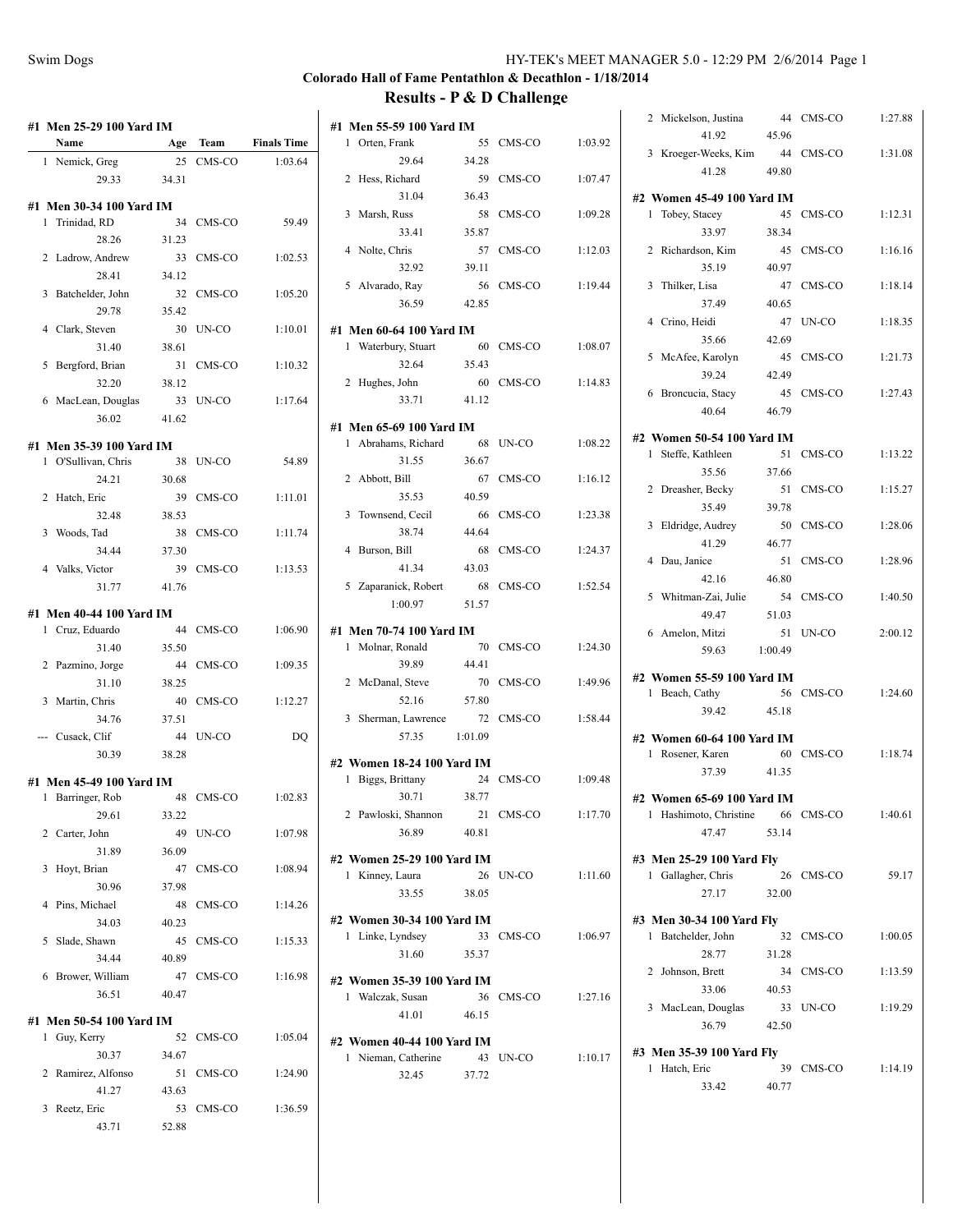| (#3 Men 35-39 100 Yard Fly)                 |       |           |         |
|---------------------------------------------|-------|-----------|---------|
| 2 Woods, Tad                                |       | 38 CMS-CO | 1:17.44 |
| 35.83 41.61                                 |       |           |         |
|                                             |       |           |         |
| #3 Men 40-44 100 Yard Fly<br>1 Edwards, Dan |       | 40 CMS-CO | 59.03   |
| 27.67                                       | 31.36 |           |         |
| 2 Rowlette, David                           |       | 41 UN-CO  | 1:02.92 |
| 29.36                                       | 33.56 |           |         |
|                                             |       | 44 CMS-CO | 1:11.15 |
| 3 Cruz, Eduardo                             |       |           |         |
| 33.63                                       | 37.52 |           | 1:21.11 |
| 4 Martin, Chris                             |       | 40 CMS-CO |         |
| 34.46                                       | 46.65 |           |         |
| #3 Men 45-49 100 Yard Fly                   |       |           |         |
| 1 Brower, William                           |       | 47 CMS-CO | 1:17.60 |
| 33.47                                       | 44.13 |           |         |
|                                             |       |           |         |
| #3 Men 50-54 100 Yard Fly<br>1 Guy, Kerry   |       | 52 CMS-CO | 1:03.92 |
| 29.37 34.55                                 |       |           |         |
|                                             |       |           | 1:05.16 |
| 2 Coveney, Christopher 51<br>29.64          | 35.52 | UN-CO     |         |
|                                             |       |           |         |
| #3 Men 55-59 100 Yard Fly                   |       |           |         |
| 1 Orten, Frank                              |       | 55 CMS-CO | 1:06.14 |
| 29.44 36.70                                 |       |           |         |
| 2 Nolte, Chris                              |       | 57 CMS-CO | 1:10.66 |
| 32.43 38.23                                 |       |           |         |
| 3 Louie, Jamie                              |       | 56 CMS-CO | 1:10.77 |
| 33.50                                       | 37.27 |           |         |
|                                             |       |           |         |
| #3 Men 60-64 100 Yard Fly<br>1 Hughes, John |       | 60 CMS-CO | 1:12.72 |
| 33.97                                       | 38.75 |           |         |
|                                             |       |           |         |
| #3 Men 65-69 100 Yard Fly                   |       |           |         |
| 1 Townsend, Cecil 66 CMS-CO 1:36.77         |       |           |         |
| 44.69 52.08                                 |       |           |         |
| #3 Men 70-74 100 Yard Fly                   |       |           |         |
| 1 Molnar, Ronald                            |       | 70 CMS-CO | 1:31.88 |
| 41.50                                       | 50.38 |           |         |
|                                             |       |           |         |
| #4 Women 18-24 100 Yard Fly                 |       |           |         |
| Biggs, Brittany<br>1                        |       | 24 CMS-CO | 1:13.82 |
| 34.05                                       | 39.77 |           |         |
| 2 Pawloski, Shannon                         | 21    | CMS-CO    | 1:26.28 |
| 39.60                                       | 46.68 |           |         |
| #4 Women 25-29 100 Yard Fly                 |       |           |         |
| 1 Kinney, Laura                             | 26    | UN-CO     | 1:06.61 |
| 31.07                                       | 35.54 |           |         |
|                                             |       |           |         |
| #4 Women 35-39 100 Yard Fly                 |       |           |         |
| 1 Lee, Jodi                                 |       | 36 CMS-CO | 1:09.10 |
| 30.58                                       | 38.52 |           |         |
| 2<br>Walczak, Susan                         |       | 36 CMS-CO | 1:42.82 |
| 43.57                                       | 59.25 |           |         |

| #4 Women 40-44 100 Yard Fly<br>1 Framke, Erin<br>34.51  | 41.19   | 40 CMS-CO | 1:15.70 |
|---------------------------------------------------------|---------|-----------|---------|
|                                                         |         |           |         |
| #4 Women 45-49 100 Yard Fly<br>1 Dunn, Bridget          |         | 46 CMS-CO | 1:27.77 |
| 40.73                                                   | 47.04   |           |         |
| #4 Women 50-54 100 Yard Fly                             |         |           |         |
| 1 Steffe, Kathleen                                      | 51      | CMS-CO    | 1:11.39 |
| 33.03                                                   | 38.36   |           |         |
| 2 Dreasher, Becky                                       | 51      | CMS-CO    | 1:14.29 |
| 33.50                                                   | 40.79   |           |         |
| 3 Dau, Janice                                           |         | 51 CMS-CO | 1:25.66 |
| 40.74                                                   | 44.92   |           |         |
|                                                         | 51      |           | 2:20.56 |
| 4 Amelon, Mitzi                                         |         | UN-CO     |         |
| 1:04.77                                                 | 1:15.79 |           |         |
| #4 Women 65-69 100 Yard Fly                             |         |           |         |
| 1 Young, Lydia                                          |         | 65 CMS-CO | 1:48.83 |
| 51.06                                                   | 57.77   |           |         |
|                                                         |         |           |         |
| #5 Men 25-29 50 Yard Free                               |         |           |         |
| 1 Nemick, Greg                                          |         | 25 CMS-CO | 24.59   |
| #5 Men 30-34 50 Yard Free                               |         |           |         |
| 1 Trinidad, RD                                          |         | 34 CMS-CO | 23.96   |
| 2 Ladrow, Andrew                                        |         | 33 CMS-CO | 24.29   |
| 3 Batchelder, John                                      |         | 32 CMS-CO | 26.45   |
| 4 Clark, Steven                                         |         | 30 UN-CO  | 26.71   |
| 5 MacLean, Douglas                                      |         | 33 UN-CO  | 28.48   |
| 6 Bergford, Brian                                       | 31      | CMS-CO    | 28.55   |
| 7 Parry, Joshua                                         | 32      | CMS-CO    | 29.95   |
|                                                         |         |           |         |
| #5 Men 35-39 50 Yard Free                               |         |           |         |
| 1 O'Sullivan, Chris                                     | 38      | UN-CO     | 22.64   |
| 2 Woods, Tad                                            |         | 38 CMS-CO | 26.14   |
| 3 Valks, Victor                                         | 39      | CMS-CO    | 27.28   |
| 4 Hatch, Eric                                           | 39      | CMS-CO    | 27.95   |
| 5 Cain, David                                           | 35      | CMS-CO    | 27.96   |
|                                                         |         |           |         |
| #5 Men 40-44 50 Yard Free<br>1 Rowlette, David 41 UN-CO |         |           | 26.05   |
| Pazmino, Jorge<br>2                                     | 44      | CMS-CO    | 26.37   |
| 3 Cusack, Clif                                          | 44      | UN-CO     | 26.68   |
| 4 Cruz, Eduardo                                         | 44      | CMS-CO    | 26.83   |
|                                                         |         |           |         |
| 5 Martin, Chris                                         | 40      | CMS-CO    | 28.35   |
| #5 Men 45-49 50 Yard Free                               |         |           |         |
| Carter, John<br>1                                       | 49      | UN-CO     | 25.54   |
| 2 Hoyt, Brian                                           | 47      | CMS-CO    | 26.47   |
| Pins, Michael<br>3                                      | 48      | CMS-CO    | 28.89   |
| 4 Slade, Shawn                                          | 45      | CMS-CO    | 29.22   |
| #5 Men 50-54 50 Yard Free                               |         |           |         |
| Toomey, Tom<br>1                                        | 52      | CMS-CO    | 29.87   |
| Ramirez, Alfonso<br>2                                   | 51      | CMS-CO    | 30.65   |
| Reetz, Eric<br>3                                        | 53      | CMS-CO    | 33.47   |
|                                                         |         |           |         |
| #5 Men 55-59 50 Yard Free<br>1<br>Hess, Richard         | 59      | CMS-CO    | 25.54   |
|                                                         |         |           |         |

| *2<br>Orten, Frank                               | 55 | CMS-CO    | 26.22 |
|--------------------------------------------------|----|-----------|-------|
| *2<br>Marsh, Russ                                | 58 | CMS-CO    | 26.22 |
| 4<br>Nolte, Chris                                | 57 | CMS-CO    | 28.42 |
| Haan, Brian<br>5                                 | 57 | CMS-CO    | 29.83 |
| 6 Alvarado, Ray                                  | 56 | CMS-CO    | 30.34 |
| #5 Men 60-64 50 Yard Free                        |    |           |       |
| Waterbury, Stuart<br>1                           | 60 | CMS-CO    | 25.29 |
| 2<br>Shopen, Marty                               | 62 | CMS-CO    | 27.12 |
| 3 Hughes, John                                   | 60 | CMS-CO    | 28.08 |
| #5 Men 65-69 50 Yard Free                        |    |           |       |
| Abrahams, Richard<br>1                           | 68 | UN-CO     | 24.31 |
| 2 Abbott, Bill                                   | 67 | CMS-CO    | 28.00 |
| 3 Townsend, Cecil                                | 66 | CMS-CO    | 30.54 |
| 4 Zaparanick, Robert                             | 68 | CMS-CO    | 38.38 |
|                                                  |    |           |       |
| #5 Men 70-74 50 Yard Free<br>Molnar, Ronald<br>1 | 70 | CMS-CO    | 32.79 |
| 2                                                | 70 | CMS-CO    | 39.44 |
| McDanal, Steve                                   |    |           |       |
| 3 Sherman, Lawrence                              | 72 | CMS-CO    | 41.81 |
| #6 Women 18-24 50 Yard Free                      |    |           |       |
| Biggs, Brittany<br>1                             | 24 | CMS-CO    | 27.01 |
| Pawloski, Shannon<br>2                           | 21 | CMS-CO    | 29.84 |
| #6 Women 25-29 50 Yard Free                      |    |           |       |
| Condreay, Carolyn<br>1                           | 27 | CMS-CO    | 26.62 |
| Kinney, Laura<br>2                               | 26 | UN-CO     | 29.68 |
| #6 Women 30-34 50 Yard Free                      |    |           |       |
|                                                  |    |           |       |
| 1 Linke, Lyndsey                                 | 33 | CMS-CO    | 26.94 |
| #6 Women 35-39 50 Yard Free                      |    |           |       |
| Engle, Beth<br>1                                 | 36 | CMS-CO    | 30.02 |
| 2 Walczak, Susan                                 | 36 | CMS-CO    | 31.43 |
| #6 Women 40-44 50 Yard Free                      |    |           |       |
| 1 DeHaven, Kathleen                              |    | 42 CMS-CO | 27.35 |
|                                                  | 43 | UN-CO     | 28.29 |
| 2 Nieman, Catherine<br>Mickelson, Justina<br>3   | 44 | CMS-CO    | 33.06 |
|                                                  |    |           |       |
| #6 Women 45-49 50 Yard Free<br>1                 |    | 45 CMS-CO | 28.26 |
| Tobey, Stacey                                    |    |           |       |
| 2 Richardson, Kim                                |    | 45 CMS-CO | 28.79 |
| 3<br>Freund, Shelle                              | 48 | CMS-CO    | 29.24 |
| 4 Crino, Heidi                                   | 47 | UN-CO     | 29.79 |
| Thilker, Lisa<br>5                               | 47 | CMS-CO    | 30.22 |
| 6 Broncucia, Stacy                               | 45 | CMS-CO    | 33.55 |
| #6 Women 50-54 50 Yard Free                      |    |           |       |
| Steffe, Kathleen<br>1                            | 51 | CMS-CO    | 28.90 |
| 2 Dreasher, Becky                                |    | 51 CMS-CO | 29.99 |
| Eldridge, Audrey<br>3                            |    | 50 CMS-CO | 34.44 |
| 4 Amelon, Mitzi                                  | 51 | UN-CO     | 43.64 |
| #6 Women 60-64 50 Yard Free                      |    |           |       |
| Rosener, Karen<br>1                              | 60 | CMS-CO    | 30.33 |
| #6 Women 65-69 50 Yard Free                      |    |           |       |
| Hashimoto, Christine<br>1                        |    | 66 CMS-CO | 37.61 |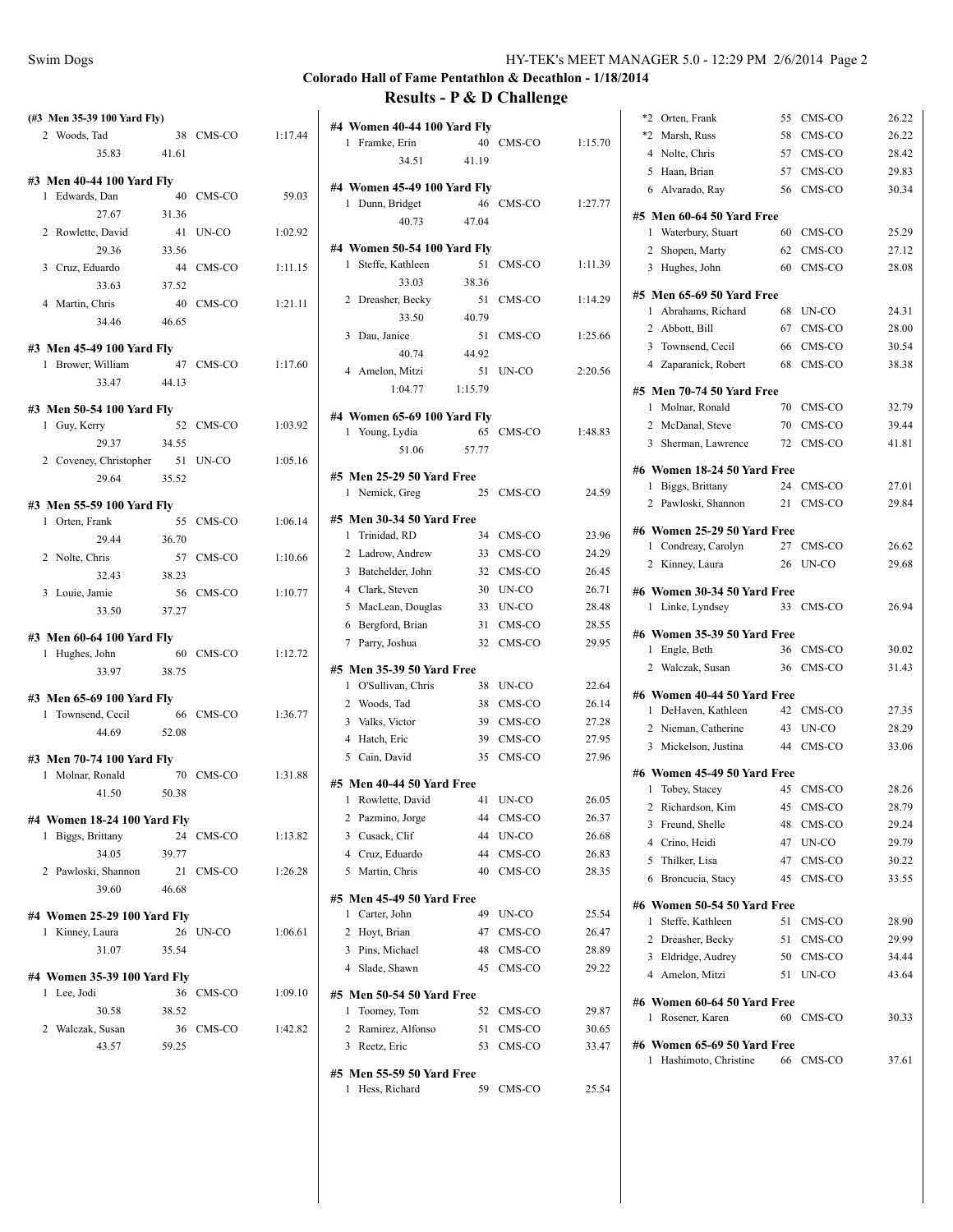|              | #7 Men 25-29 100 Yard Back<br>1 Gallagher, Chris<br>30.44 | 26<br>31.55 | CMS-CO    | 1:01.99 |
|--------------|-----------------------------------------------------------|-------------|-----------|---------|
|              |                                                           |             |           |         |
| 1            | #7 Men 30-34 100 Yard Back<br>Batchelder, John            | 32          | CMS-CO    | 1:07.55 |
|              | 32.98                                                     | 34.57       |           |         |
| $\mathbf{2}$ | Johnson, Brett                                            | 34          | CMS-CO    | 1:14.86 |
|              | 36.66                                                     | 38.20       |           |         |
|              | 3 MacLean, Douglas                                        | 33          | UN-CO     | 1:21.39 |
|              | 40.29                                                     | 41.10       |           |         |
|              | #7 Men 35-39 100 Yard Back                                |             |           |         |
|              | 1 Valks, Victor                                           | 39          | CMS-CO    | 1:11.04 |
|              | 33.50                                                     | 37.54       |           |         |
|              | 2 Woods, Tad                                              | 38          | CMS-CO    | 1:11.91 |
|              | 36.83                                                     | 35.08       |           |         |
| 3            | Hatch, Eric                                               | 39          | CMS-CO    | 1:12.11 |
|              | 35.40                                                     | 36.71       |           |         |
|              | 4 Cain, David                                             | 35          | CMS-CO    | 1:14.99 |
|              | 36.70                                                     | 38.29       |           |         |
|              |                                                           |             |           |         |
|              | #7 Men 40-44 100 Yard Back<br>1 Cusack, Clif              | 44          | UN-CO     | 1:06.53 |
|              | 32.76                                                     | 33.77       |           |         |
|              | 2 Edwards, Dan                                            | 40          | CMS-CO    | 1:06.55 |
|              | 32.31                                                     | 34.24       |           |         |
|              | 3 Cruz, Eduardo                                           | 44          | CMS-CO    | 1:10.51 |
|              | 35.61                                                     | 34.90       |           |         |
|              | 4 Martin, Chris                                           | 40          | CMS-CO    | 1:21.05 |
|              | 39.40                                                     | 41.65       |           |         |
|              |                                                           |             |           |         |
|              | #7 Men 45-49 100 Yard Back                                |             |           |         |
| 1            | Barringer, Rob                                            | 48          | CMS-CO    | 1:06.06 |
|              | 32.33                                                     | 33.73       |           |         |
|              | 2 Brower, William                                         | 47          | CMS-CO    | 1:27.83 |
|              | 42.97                                                     | 44.86       |           |         |
|              | #7 Men 50-54 100 Yard Back                                |             |           |         |
| 1            | Scott, Greg C                                             |             | 54 CMS-CO | 1:10.37 |
|              | 35.59                                                     | 34.78       |           |         |
| 2            | Coveney, Christopher                                      |             | 51 UN-CO  | 1:10.77 |
|              | 35.09                                                     | 35.68       |           |         |
|              |                                                           |             |           |         |
|              | #7 Men 55-59 100 Yard Back<br>1 Orten, Frank              | 55          | CMS-CO    | 1:08.84 |
|              | 33.98                                                     | 34.86       |           |         |
|              | 2 Louie, Jamie                                            |             | 56 CMS-CO | 1:10.43 |
|              | 34.79                                                     | 35.64       |           |         |
|              | 3 Nolte, Chris                                            |             | 57 CMS-CO | 1:13.00 |
|              | 35.30                                                     | 37.70       |           |         |
|              |                                                           |             |           |         |
|              | #7 Men 60-64 100 Yard Back                                |             |           |         |
|              | 1 Hughes, John                                            |             | 60 CMS-CO | 1:11.85 |
|              | 35.23                                                     | 36.62       |           |         |
|              | #7 Men 65-69 100 Yard Back                                |             |           |         |
| 1            | Townsend, Cecil                                           |             | 66 CMS-CO | 1:24.93 |
|              | 41.49                                                     | 43.44       |           |         |
|              |                                                           |             |           |         |

| #7 Men 70-74 100 Yard Back                    |         |           |         |
|-----------------------------------------------|---------|-----------|---------|
| 1 Molnar, Ronald                              |         | 70 CMS-CO | 1:23.93 |
| 42.21                                         | 41.72   |           |         |
| #8 Women 18-24 100 Yard Back                  |         |           |         |
| 1 Biggs, Brittany                             |         | 24 CMS-CO | 1:08.58 |
| 32.90                                         | 35.68   |           |         |
| 2 Pawloski, Shannon                           |         | 21 CMS-CO | 1:22.60 |
| 41.34                                         | 41.26   |           |         |
|                                               |         |           |         |
| #8 Women 25-29 100 Yard Back                  |         |           |         |
| 1 Condreay, Carolyn 27 CMS-CO                 |         |           | 1:06.26 |
| 32.55                                         | 33.71   |           |         |
| #8 Women 35-39 100 Yard Back                  |         |           |         |
| 1 Lee, Jodi                                   |         | 36 CMS-CO | 1:10.27 |
| 33.90                                         | 36.37   |           |         |
|                                               |         |           |         |
| 2 Stephen, Arlene                             |         | 39 CMS-CO | 1:11.66 |
| 35.40                                         | 36.26   |           |         |
| 3 Walczak, Susan                              |         | 36 CMS-CO | 1:29.57 |
| 42.73                                         | 46.84   |           |         |
| #8 Women 40-44 100 Yard Back                  |         |           |         |
| 1 Framke, Erin                                |         | 40 CMS-CO | 1:14.08 |
| 35.92                                         | 38.16   |           |         |
| 2 Kroeger-Weeks, Kim                          |         | 44 CMS-CO | 1:33.37 |
| 45.08                                         | 48.29   |           |         |
|                                               |         |           |         |
| #8 Women 45-49 100 Yard Back                  |         |           |         |
| 1 Freund, Shelle                              |         | 48 CMS-CO | 1:09.62 |
| 33.95                                         | 35.67   |           |         |
| 2 Crino, Heidi                                | 47      | UN-CO     | 1:15.06 |
| 36.30                                         | 38.76   |           |         |
| 3 Dunn, Bridget                               | 46      | CMS-CO    | 1:32.27 |
| 46.00                                         | 46.27   |           |         |
|                                               |         |           |         |
| #8 Women 50-54 100 Yard Back                  |         |           |         |
| 1 Dreasher, Becky                             |         | 51 CMS-CO | 1:14.70 |
| 36.95                                         | 37.75   |           |         |
| 2 Steffe, Kathleen                            |         | 51 CMS-CO | 1:16.20 |
| 37.72                                         | 38.48   |           |         |
| 3 Dau, Janice                                 |         | 51 CMS-CO | 1:30.91 |
| 45.22                                         | 45.69   |           |         |
| 4 Amelon, Mitzi                               |         | 51 UN-CO  | 2:15.79 |
| 1:05.87                                       | 1:09.92 |           |         |
| #8 Women 60-64 100 Yard Back                  |         |           |         |
| 1 Haan, Mary W                                |         | 60 CMS-CO | 1:23.52 |
| 40.76                                         | 42.76   |           |         |
|                                               |         |           |         |
| #8 Women 65-69 100 Yard Back                  |         |           |         |
| 1 Young, Lydia                                | 65      | CMS-CO    | 1:35.37 |
| 47.47                                         | 47.90   |           |         |
|                                               |         |           |         |
| #9 Men 25-29 50 Yard Breast<br>1 Nemick, Greg | 25      | CMS-CO    | 33.28   |
|                                               |         |           |         |
| #9 Men 30-34 50 Yard Breast                   |         |           |         |
| 1 Bergford, Brian                             |         | 31 CMS-CO | 36.06   |
| 2 Batchelder, John                            |         | 32 CMS-CO | 36.62   |
| 3 Parry, Joshua                               |         | 32 CMS-CO | 39.63   |
|                                               |         |           |         |

| MacLean, Douglas<br>4                                 | 33 | UN-CO                  | 42.05          |
|-------------------------------------------------------|----|------------------------|----------------|
| #9 Men 35-39 50 Yard Breast                           |    |                        |                |
| 1 O'Sullivan, Chris                                   | 38 | UN-CO                  | 29.78          |
| 2 Woods, Tad                                          | 38 | CMS-CO                 | 36.86          |
| 3 Hatch, Eric                                         | 39 | CMS-CO                 | 39.37          |
| #9 Men 40-44 50 Yard Breast                           |    |                        |                |
| 1 Martin, Chris                                       | 40 | CMS-CO                 | 33.96          |
| 2 Cruz, Eduardo                                       | 44 | CMS-CO                 | 36.71          |
| 3 Pazmino, Jorge                                      | 44 | CMS-CO                 | 37.02          |
|                                                       |    |                        |                |
| #9 Men 45-49 50 Yard Breast<br>1 Carter, John         | 49 | UN-CO                  | 32.71          |
| 2 Slade, Shawn                                        | 45 | CMS-CO                 | 37.53          |
| 3 Hoyt, Brian                                         |    | 47 CMS-CO              | 37.78          |
| 4 Pins, Michael                                       | 48 | CMS-CO                 | 37.84          |
|                                                       |    |                        |                |
| #9 Men 50-54 50 Yard Breast                           |    |                        |                |
| 1 Ramirez, Alfonso                                    | 51 | CMS-CO                 | 42.17          |
| #9 Men 55-59 50 Yard Breast                           |    |                        |                |
| 1 Marsh, Russ                                         | 58 | CMS-CO                 | 32.18          |
| 2 Hess, Richard                                       | 59 | CMS-CO                 | 33.64          |
| 3 Orten, Frank                                        | 55 | CMS-CO                 | 33.70          |
| 4 Nolte, Chris                                        | 57 | CMS-CO                 | 35.50          |
| 5 Alvarado, Ray                                       | 56 | CMS-CO                 | 38.48          |
| #9 Men 60-64 50 Yard Breast                           |    |                        |                |
| 1 Waterbury, Stuart                                   | 60 | CMS-CO                 | 31.41          |
|                                                       |    |                        | 42.97          |
| $\overline{2}$<br>Hughes, John                        | 60 | CMS-CO                 |                |
| #9 Men 65-69 50 Yard Breast                           |    |                        |                |
| 1 Townsend, Cecil                                     | 66 | CMS-CO                 | 41.82          |
| 2 Zaparanick, Robert                                  | 68 | CMS-CO                 | 46.73          |
|                                                       |    |                        |                |
| #9 Men 70-74 50 Yard Breast                           | 70 | CMS-CO                 | 43.69          |
| 1 Molnar, Ronald<br>2 McDanal, Steve                  | 70 | CMS-CO                 | 47.77          |
| Sherman, Lawrence<br>3                                | 72 | CMS-CO                 | 53.40          |
|                                                       |    |                        |                |
| #10 Women 18-24 50 Yard Breast                        |    |                        |                |
| 1 Biggs, Brittany                                     | 21 | 24 CMS-CO<br>CMS-CO    | 37.92<br>38.96 |
| 2 Pawloski, Shannon                                   |    |                        |                |
| #10<br>Women 25-29 50 Yard Breast                     |    |                        |                |
| Kinney, Laura<br>1                                    | 26 | UN-CO                  | 36.65          |
| #10 Women 30-34 50 Yard Breast                        |    |                        |                |
| Linke, Lyndsey<br>1                                   |    | 33 CMS-CO              | 34.75          |
| #10 Women 35-39 50 Yard Breast                        |    |                        |                |
| 1 Engle, Beth                                         |    | 36 CMS-CO              | 45.98          |
| 2 Walczak, Susan                                      |    | 36 CMS-CO              | 46.53          |
|                                                       |    |                        |                |
| #10 Women 40-44 50 Yard Breast<br>1 Nieman, Catherine | 43 | UN-CO                  | 35.65          |
| 2 Mickelson, Justina                                  |    | 44 CMS-CO              | 41.25          |
|                                                       |    |                        |                |
| #10 Women 45-49 50 Yard Breast                        |    |                        |                |
| 1 Tobey, Stacey                                       |    | 45 CMS-CO              | 37.20          |
| 2 Richardson, Kim<br>3 Thilker, Lisa                  |    | 45 CMS-CO<br>47 CMS-CO | 40.45<br>40.63 |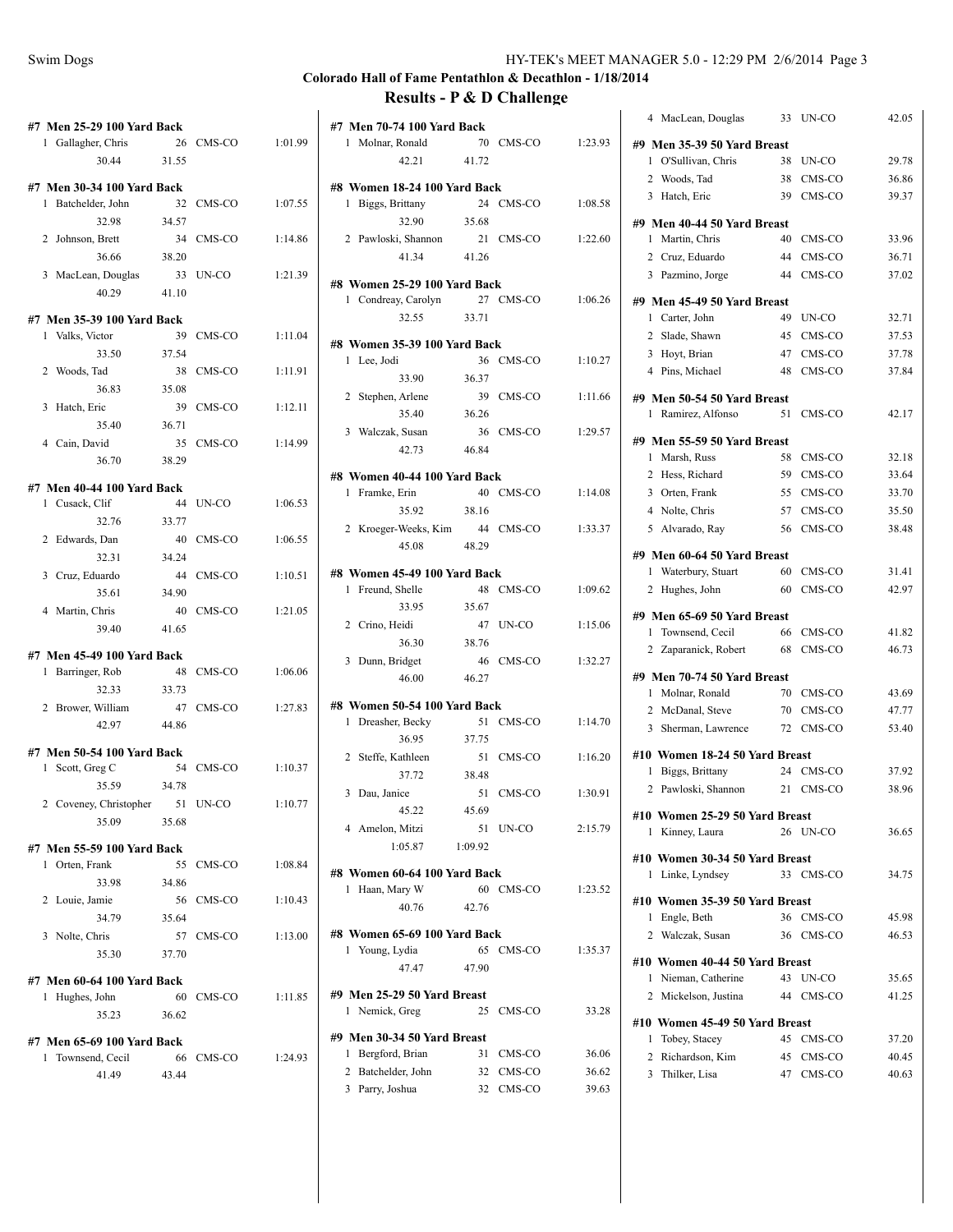|                | (#10 Women 45-49 50 Yard Breast)              |       |           |         |
|----------------|-----------------------------------------------|-------|-----------|---------|
|                | 4 Crino, Heidi                                | 47    | UN-CO     | 41.65   |
|                | 5 Broncucia, Stacy                            | 45    | CMS-CO    | 46.82   |
|                | #10 Women 50-54 50 Yard Breast                |       |           |         |
| 1              | Steffe, Kathleen                              |       | 51 CMS-CO | 39.50   |
|                | 2 Dreasher, Becky                             |       | 51 CMS-CO | 39.54   |
|                | 3 Eldridge, Audrey                            |       | 50 CMS-CO | 45.63   |
|                | 4 Whitman-Zai, Julie                          |       | 54 CMS-CO | 45.92   |
|                | 5 Amelon, Mitzi                               |       | 51 UN-CO  | 57.40   |
|                |                                               |       |           |         |
|                | #10 Women 60-64 50 Yard Breast                |       |           |         |
| 1              | Rosener, Karen                                |       | 60 CMS-CO | 39.53   |
|                | #10 Women 65-69 50 Yard Breast                |       |           |         |
|                | 1 Hashimoto, Christine 66 CMS-CO              |       |           | 49.54   |
|                |                                               |       |           |         |
|                | #11 Men 30-34 100 Yard Breast                 |       | 34 CMS-CO | 1:01.74 |
|                | 1 Trinidad, RD                                |       |           |         |
|                | 28.66                                         | 33.08 |           |         |
| $\overline{2}$ | Batchelder, John                              |       | 32 CMS-CO | 1:18.64 |
|                | 37.80                                         | 40.84 |           |         |
| 3              | Johnson, Brett                                |       | 34 CMS-CO | 1:28.11 |
|                | 41.07                                         | 47.04 |           |         |
|                | 4 MacLean, Douglas                            |       | 33 UN-CO  | 1:32.99 |
|                | 43.27                                         | 49.72 |           |         |
|                | #11 Men 35-39 100 Yard Breast                 |       |           |         |
| 1              | Woods, Tad                                    | 38    | CMS-CO    | 1:23.26 |
|                | 39.20                                         | 44.06 |           |         |
| $\overline{2}$ | Hatch, Eric                                   | 39    | CMS-CO    | 1:27.05 |
|                | 41.13                                         | 45.92 |           |         |
|                | 3 Valks, Victor                               |       | 39 CMS-CO | 1:28.77 |
|                | 41.72                                         | 47.05 |           |         |
|                |                                               |       |           |         |
| $\mathbf{1}$   | #11 Men 40-44 100 Yard Breast<br>Edwards, Dan |       | 40 CMS-CO | 1:14.54 |
|                | 35.50                                         | 39.04 |           |         |
|                | 2 Martin, Chris                               | 40    | CMS-CO    | 1:19.45 |
|                | 36.51                                         | 42.94 |           |         |
|                |                                               |       | 44 CMS-CO | 1:20.19 |
|                | 3 Cruz, Eduardo                               |       |           |         |
|                | 38.54                                         | 41.65 |           |         |
|                | #11 Men 50-54 100 Yard Breast                 |       |           |         |
|                | 1 Coveney, Christopher 51                     |       | UN-CO     | 1:04.59 |
|                | 30.42                                         | 34.17 |           |         |
|                | #11 Men 55-59 100 Yard Breast                 |       |           |         |
|                | 1 Orten, Frank                                |       | 55 CMS-CO | 1:11.13 |
|                | 33.45                                         | 37.68 |           |         |
|                | 2 Louie, Jamie                                |       | 56 CMS-CO | 1:13.11 |
|                | 34.06                                         | 39.05 |           |         |
|                | 3 Nolte, Chris                                |       | 57 CMS-CO | 1:21.24 |
|                | 37.68                                         | 43.56 |           |         |
|                |                                               |       |           |         |
|                | #11 Men 60-64 100 Yard Breast                 |       |           |         |
|                | 1 Waterbury, Stuart                           |       | 60 CMS-CO | 1:10.23 |
|                | 32.99                                         | 37.24 |           |         |
| 2              | Hughes, John                                  |       | 60 CMS-CO | 1:29.32 |
|                | 42.85                                         | 46.47 |           |         |

|   | #11 Men 65-69 100 Yard Breast   |       |           |                   |
|---|---------------------------------|-------|-----------|-------------------|
|   | 1 Townsend, Cecil               |       |           | 66 CMS-CO 1:33.50 |
|   | 44.50                           | 49.00 |           |                   |
|   | #11 Men 70-74 100 Yard Breast   |       |           |                   |
|   | 1 Molnar, Ronald                |       |           | 70 CMS-CO 1:33.62 |
|   | 44.28 49.34                     |       |           |                   |
|   | #12 Women 18-24 100 Yard Breast |       |           |                   |
|   | 1 Pawloski, Shannon             |       | 21 CMS-CO | 1:25.36           |
|   | 40.65                           | 44.71 |           |                   |
|   | #12 Women 25-29 100 Yard Breast |       |           |                   |
|   | 1 Kinney, Laura                 |       |           | 26 UN-CO 1:20.18  |
|   | 38.24 41.94                     |       |           |                   |
|   | #12 Women 35-39 100 Yard Breast |       |           |                   |
|   | 1 Lee, Jodi                     |       | 36 CMS-CO | 1:13.60           |
|   | 34.83                           | 38.77 |           |                   |
|   | 2 Stephen, Arlene               |       | 39 CMS-CO | 1:21.11           |
|   | 39.52                           | 41.59 |           |                   |
|   | 3 Walczak, Susan                |       | 36 CMS-CO | 1:42.55           |
|   | 47.82                           | 54.73 |           |                   |
|   | #12 Women 40-44 100 Yard Breast |       |           |                   |
|   | 1 Framke, Erin                  |       | 40 CMS-CO | 1:20.53           |
|   | 37.98                           | 42.55 |           |                   |
|   | 2 Kroeger-Weeks, Kim 44 CMS-CO  |       |           | 1:35.47           |
|   | 43.92                           | 51.55 |           |                   |
|   | #12 Women 45-49 100 Yard Breast |       |           |                   |
|   | 1 Dunn, Bridget                 |       |           | 46 CMS-CO 1:29.39 |
|   | 42.45                           | 46.94 |           |                   |
|   | #12 Women 50-54 100 Yard Breast |       |           |                   |
|   | 1 Steffe, Kathleen              |       | 51 CMS-CO | 1:23.87           |
|   | 39.98                           | 43.89 |           |                   |
|   | 2 Dreasher, Becky               |       | 51 CMS-CO | 1:25.89           |
|   | 40.88                           | 45.01 |           |                   |
|   | 3 Amelon, Mitzi                 |       | 51 UN-CO  | 2:06.33           |
|   | 1:00.69 1:05.64                 |       |           |                   |
|   | #12 Women 60-64 100 Yard Breast |       |           |                   |
| 1 | Rosener, Karen                  |       | 60 CMS-CO | 1:28.02           |
|   | 41.91                           | 46.11 |           |                   |
|   | #12 Women 65-69 100 Yard Breast |       |           |                   |
| 1 | Young, Lydia                    | 65    | CMS-CO    | 1:47.06           |
|   | 51.43                           | 55.63 |           |                   |
|   | #13 Men 25-29 50 Yard Back      |       |           |                   |
|   | 1 Gallagher, Chris              | 26    | CMS-CO    | 27.84             |
|   | 2 Nemick, Greg                  |       | 25 CMS-CO | 30.44             |
|   | #13 Men 30-34 50 Yard Back      |       |           |                   |
|   | 1 Batchelder, John              |       | 32 CMS-CO | 31.53             |
|   | 2 Clark, Steven                 |       | 30 UN-CO  | 33.11             |
|   | 3 Bergford, Brian               |       | 31 CMS-CO | 34.79             |
|   | 4 Parry, Joshua                 |       | 32 CMS-CO | 37.45             |
|   | 5 MacLean, Douglas              |       | 33 UN-CO  | 38.06             |

|   | #13 Men 35-39 50 Yard Back        |          |           |                |
|---|-----------------------------------|----------|-----------|----------------|
|   | 1 O'Sullivan, Chris               | 38       | UN-CO     | 24.85          |
|   | 2 Valks, Victor                   | 39       | CMS-CO    | 32.33          |
|   | 3 Woods, Tad                      | 38       | CMS-CO    | 32.42          |
|   | 4 Hatch, Eric                     | 39       | CMS-CO    | 33.57          |
|   | 5 Cain, David                     | 35       | CMS-CO    | 34.69          |
|   | #13 Men 40-44 50 Yard Back        |          |           |                |
|   | 1 Cusack, Clif                    | 44       | UN-CO     | 30.27          |
|   | 2 Cruz, Eduardo                   | 44       | CMS-CO    | 31.49          |
|   | 3 Pazmino, Jorge                  | 44       | CMS-CO    | 32.51          |
|   | 4 Martin, Chris                   | 40       | CMS-CO    | 37.20          |
|   |                                   |          |           |                |
|   | #13 Men 45-49 50 Yard Back        | 48       | CMS-CO    | 30.07          |
|   | 1 Barringer, Rob                  | 47       | CMS-CO    | 31.86          |
|   | 2 Hoyt, Brian                     |          | UN-CO     |                |
|   | 3 Carter, John<br>4 Pins, Michael | 49<br>48 | CMS-CO    | 32.12<br>37.56 |
|   |                                   |          |           |                |
|   | #13 Men 50-54 50 Yard Back        |          |           |                |
| 1 | Ramirez, Alfonso                  | 51       | CMS-CO    | 41.23          |
|   | #13 Men 55-59 50 Yard Back        |          |           |                |
|   | 1 Hess, Richard                   | 59       | CMS-CO    | 31.56          |
|   | 2 Orten, Frank                    | 55       | CMS-CO    | 31.66          |
|   | 3 Nolte, Chris                    | 57       | CMS-CO    | 33.55          |
|   | 4 Marsh, Russ                     | 58       | CMS-CO    | 35.21          |
|   | 5 Alvarado, Ray                   | 56       | CMS-CO    | 36.59          |
|   | 6 Haan, Brian                     | 57       | CMS-CO    | 38.13          |
|   | #13 Men 60-64 50 Yard Back        |          |           |                |
| 1 | Hughes, John                      | 60       | CMS-CO    | 33.56          |
|   | #13 Men 65-69 50 Yard Back        |          |           |                |
|   | 1 Townsend, Cecil                 | 66       | CMS-CO    | 38.25          |
|   | 2 Abbott, Bill                    | 67       | CMS-CO    | 38.55          |
|   | 3 Zaparanick, Robert 68           |          | CMS-CO    | 1:00.13        |
|   |                                   |          |           |                |
|   | #13 Men 70-74 50 Yard Back        |          |           |                |
|   | 1 Molnar, Ronald                  | 70       | CMS-CO    | 38.37          |
|   | 2 McDanal, Steve                  |          | 70 CMS-CO | 47.98          |
|   | 3 Sherman, Lawrence               | 72       | CMS-CO    | 55.99          |
|   | #14 Women 18-24 50 Yard Back      |          |           |                |
|   | 1 Pawloski, Shannon               |          | 21 CMS-CO | 39.61          |
|   | 2 Biggs, Brittany                 |          | 24 CMS-CO | 1:04.82        |
|   | #14 Women 25-29 50 Yard Back      |          |           |                |
|   | 1 Condreay, Carolyn               |          | 27 CMS-CO | 30.49          |
|   | 2 Kinney, Laura                   |          | 26 UN-CO  | 35.79          |
|   | #14 Women 30-34 50 Yard Back      |          |           |                |
|   | 1 Linke, Lyndsey                  |          | 33 CMS-CO | 30.46          |
|   | #14 Women 35-39 50 Yard Back      |          |           |                |
|   | 1 Walczak, Susan                  |          | 36 CMS-CO | 42.39          |
|   |                                   |          |           |                |
|   | #14 Women 40-44 50 Yard Back      |          |           |                |
|   | 1 Nieman, Catherine               |          | 43 UN-CO  | 34.49          |
|   | 2 Mickelson, Justina              |          | 44 CMS-CO | 42.85          |
|   |                                   |          |           |                |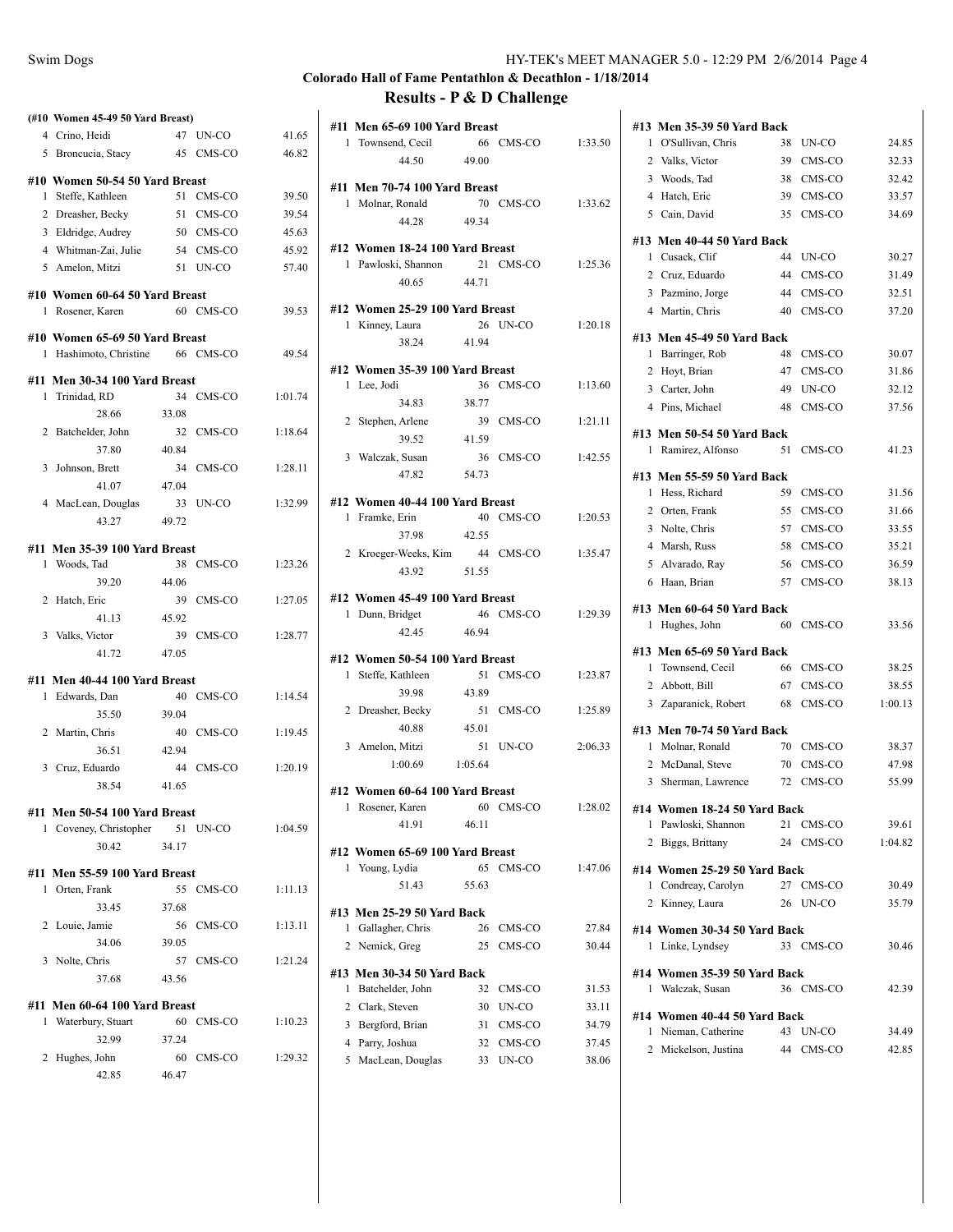# **Colorado Hall of Fame Pentathlon & Decathlon - 1/18/2014**

| #14 Women 45-49 50 Yard Back                     |       |                     |         |
|--------------------------------------------------|-------|---------------------|---------|
| 1 Freund, Shelle                                 | 48    | CMS-CO              | 32.58   |
| 2 Crino, Heidi                                   |       | 47 UN-CO            | 34.49   |
| 3 Richardson, Kim                                |       | 45 CMS-CO           | 36.12   |
| 4 Thilker, Lisa                                  |       | 47 CMS-CO           | 38.97   |
| 5 Broncucia, Stacy                               |       | 45 CMS-CO           | 40.35   |
| #14 Women 50-54 50 Yard Back                     |       |                     |         |
| 1 Dreasher, Becky                                |       | 51 CMS-CO           | 34.22   |
| 2 Steffe, Kathleen                               |       | 51 CMS-CO           | 36.03   |
| 3 Eldridge, Audrey                               |       | 50 CMS-CO           | 41.05   |
| 4 Amelon, Mitzi                                  |       | 51 UN-CO            | 1:00.55 |
| #14 Women 55-59 50 Yard Back                     |       |                     |         |
| 1 Beach, Cathy                                   |       | 56 CMS-CO           | 39.30   |
|                                                  |       |                     |         |
| #14 Women 60-64 50 Yard Back<br>1 Haan, Mary W   |       | 60 CMS-CO           | 37.14   |
|                                                  |       |                     |         |
| #14 Women 65-69 50 Yard Back                     |       |                     | 44.93   |
| 1 Hashimoto, Christine                           |       | 66 CMS-CO           |         |
| #15 Men 30-34 100 Yard Free                      |       |                     |         |
| 1 Trinidad, RD                                   | 34    | CMS-CO              | 52.40   |
| 24.90                                            | 27.50 |                     |         |
| 2 Ladrow, Andrew                                 | 33    | CMS-CO              | 53.65   |
| 25.73                                            | 27.92 |                     |         |
| 3 Batchelder, John                               | 32    | CMS-CO              | 57.27   |
| 27.78                                            | 29.49 |                     |         |
| 4 Johnson, Brett                                 | 34    | $\rm CMS\text{-}CO$ | 1:00.18 |
| 28.65                                            | 31.53 |                     |         |
| 5 Clark, Steven                                  | 30    | UN-CO               | 1:00.76 |
| 29.64                                            | 31.12 |                     |         |
| 6 MacLean, Douglas                               | 33    | UN-CO               | 1:03.65 |
| 31.02                                            | 32.63 |                     |         |
| #15 Men 35-39 100 Yard Free                      |       |                     |         |
| 1 Woods, Tad                                     | 38    | CMS-CO              | 59.62   |
| 28.15                                            | 31.47 |                     |         |
| 2 Hatch, Eric                                    | 39    | CMS-CO              | 1:00.27 |
| 29.31                                            | 30.96 |                     |         |
| 3 Cain, David                                    |       | 35 CMS-CO           | 1:00.99 |
| 28.80                                            | 32.19 |                     |         |
| 4 Valks, Victor                                  |       | 39 CMS-CO           | 1:04.27 |
| 30.82                                            | 33.45 |                     |         |
| #15 Men 40-44 100 Yard Free                      |       |                     |         |
| 1 Edwards, Dan                                   | 40    | CMS-CO              | 54.08   |
| 26.01                                            | 28.07 |                     |         |
| 2 Rowlette, David                                |       | 41 UN-CO            | 56.18   |
| 27.15                                            | 29.03 |                     |         |
| 3 Cruz, Eduardo                                  |       | 44 CMS-CO           | 1:00.85 |
| 29.14                                            | 31.71 |                     |         |
| 4 Martin, Chris                                  |       | 40 CMS-CO           | 1:07.19 |
| 31.26                                            | 35.93 |                     |         |
|                                                  |       |                     |         |
| #15 Men 45-49 100 Yard Free<br>1 Brower, William |       | 47 CMS-CO           | 1:01.74 |
| 30.72                                            | 31.02 |                     |         |
|                                                  |       |                     |         |
|                                                  |       |                     |         |

| 2            | Slade, Shawn                                     | 45          | CMS-CO    | 1:05.99           |
|--------------|--------------------------------------------------|-------------|-----------|-------------------|
|              | 30.83                                            | 35.16       |           |                   |
|              | #15 Men 50-54 100 Yard Free                      |             |           |                   |
|              | $\mathbf{1}$<br>Guy, Kerry                       | 52          | CMS-CO    | 55.23             |
|              | 26.62                                            | 28.61       | CMS-CO    |                   |
| 2            | Scott, Greg C<br>27.11                           | 54<br>28.22 |           | 55.33             |
| 3            | Coveney, Christopher                             | 51          | UN-CO     | 56.80             |
|              | 27.25                                            | 29.55       |           |                   |
| 4            | Toomey, Tom                                      | 52          | CMS-CO    | 1:03.30           |
|              | 31.20                                            | 32.10       |           |                   |
| 5            | Reetz, Eric                                      | 53          | CMS-CO    | 1:16.83           |
|              | 35.71                                            | 41.12       |           |                   |
|              | #15 Men 55-59 100 Yard Free                      |             |           |                   |
| $\mathbf{1}$ | Orten, Frank                                     | 55          | CMS-CO    | 57.90             |
|              | 27.85                                            | 30.05       |           |                   |
| 2            | Nolte, Chris                                     | 57          | CMS-CO    | 1:01.93           |
|              | 30.11                                            | 31.82       |           |                   |
| 3            | Louie, Jamie<br>30.70                            | 56<br>31.71 | CMS-CO    | 1:02.41           |
| 4            | Haan, Brian                                      | 57          | CMS-CO    | 1:10.42           |
|              | 32.65                                            | 37.77       |           |                   |
|              |                                                  |             |           |                   |
| 1            | #15 Men 60-64 100 Yard Free<br>Waterbury, Stuart | 60          | CMS-CO    | 56.47             |
|              | 26.97                                            | 29.50       |           |                   |
| 2            | Hughes, John                                     | 60          | CMS-CO    | 1:00.63           |
|              | 29.49                                            | 31.14       |           |                   |
| 3            | Shopen, Marty                                    | 62          | CMS-CO    | 1:00.68           |
|              | 28.96                                            | 31.72       |           |                   |
|              | #15 Men 65-69 100 Yard Free                      |             |           |                   |
| 1            | Abrahams, Richard                                | 68          | UN-CO     | 56.13             |
|              | 26.69                                            | 29.44       |           |                   |
| 2            | Abbott, Bill                                     | 67          | CMS-CO    | 1:03.44           |
| 3            | 30.91                                            | 32.53<br>66 | CMS-CO    | 1:09.24           |
|              | Townsend, Cecil<br>32.83                         | 36.41       |           |                   |
| 4            | Burson, Bill                                     | 68          | CMS-CO    | 1:09.84           |
|              | 33.80                                            | 36.04       |           |                   |
|              |                                                  |             |           |                   |
|              | #15 Men 70-74 100 Yard Free<br>1 Molnar, Ronald  |             |           | 70 CMS-CO 1:13.13 |
|              | 35.43                                            | 37.70       |           |                   |
|              | #16 Women 18-24 100 Yard Free                    |             |           |                   |
|              | 1 Pawloski, Shannon                              |             | 21 CMS-CO | 1:08.24           |
|              | 32.60                                            | 35.64       |           |                   |
|              | #16 Women 25-29 100 Yard Free                    |             |           |                   |
|              | 1 Condreay, Carolyn                              |             | 27 CMS-CO | 58.05             |
|              | 28.48                                            | 29.57       |           |                   |
|              | #16 Women 30-34 100 Yard Free                    |             |           |                   |
|              | 1 Linke, Lyndsey                                 |             | 33 CMS-CO | 1:00.70           |
|              | 29.34                                            | 31.36       |           |                   |
|              |                                                  |             |           |                   |
|              |                                                  |             |           |                   |
|              |                                                  |             |           |                   |

|  | #16 Women 35-39 100 Yard Free |       |           |                   |
|--|-------------------------------|-------|-----------|-------------------|
|  | 1 Lee, Jodi                   |       |           | 36 CMS-CO 1:00.03 |
|  |                               |       |           |                   |
|  | 28.84                         | 31.19 |           |                   |
|  | 2 Engle, Beth                 |       | 36 CMS-CO | 1:08.75           |
|  | 33.18                         | 35.57 |           |                   |
|  | 3 Walczak, Susan              |       | 36 CMS-CO | 1:09.09           |
|  | 33.22                         | 35.87 |           |                   |
|  | #16 Women 40-44 100 Yard Free |       |           |                   |
|  | 1 Framke, Erin                |       |           | 40 CMS-CO 1:08.00 |
|  | 32.79                         | 35.21 |           |                   |
|  | 2 Kroeger-Weeks, Kim          |       | 44 CMS-CO | 1:22.59           |
|  | 38.80                         | 43.79 |           |                   |
|  |                               |       |           |                   |
|  | #16 Women 45-49 100 Yard Free |       |           |                   |
|  | 1 Tobey, Stacey               |       | 45 CMS-CO | 1:00.92           |
|  | 28.80 32.12                   |       |           |                   |
|  | 2 Dunn, Bridget               |       | 46 CMS-CO | 1:09.96           |
|  | 32.71 37.25                   |       |           |                   |
|  | #16 Women 50-54 100 Yard Free |       |           |                   |
|  |                               |       | 51 CMS-CO | 1:02.67           |
|  | 1 Steffe, Kathleen<br>30.53   | 32.14 |           |                   |
|  |                               |       |           | 1:06.01           |
|  | 2 Dreasher, Becky             | 34.19 | 51 CMS-CO |                   |
|  | 31.82                         |       |           |                   |
|  | 3 Dau, Janice                 | 51    | CMS-CO    | 1:11.49           |
|  | 34.92                         | 36.57 |           |                   |
|  | 4 Whitman-Zai, Julie          |       | 54 CMS-CO | 1:23.42           |
|  | 39.46                         | 43.96 |           |                   |
|  | 5 Amelon, Mitzi               |       | 51 UN-CO  | 1:45.01           |
|  | 48.13                         | 56.88 |           |                   |
|  | #16 Women 65-69 100 Yard Free |       |           |                   |
|  | 1 Young, Lydia                |       | 65 CMS-CO | 1:21.25           |
|  | 38.93                         | 42.32 |           |                   |
|  |                               |       |           |                   |
|  | #17 Men 25-29 50 Yard Fly     |       |           |                   |
|  | 1 Nemick, Greg                |       | 25 CMS-CO | 25.76             |
|  | #17 Men 30-34 50 Yard Fly     |       |           |                   |
|  | 1 Trinidad, RD                |       | 34 CMS-CO | 26.76             |
|  | 2 Batchelder, John            |       | 32 CMS-CO | 27.47             |
|  | 3 Ladrow, Andrew 33 CMS-CO    |       |           | 27.79             |
|  | 4 Bergford, Brian             | 31    | CMS-CO    | 29.30             |
|  | 5 Clark, Steven               | 30    | UN-CO     | 30.21             |
|  | 6 MacLean, Douglas            | 33    | UN-CO     | 35.23             |
|  | 7 Parry, Joshua               | 32    | CMS-CO    | 36.10             |
|  |                               |       |           |                   |
|  | #17 Men 35-39 50 Yard Fly     |       |           |                   |
|  | 1 O'Sullivan, Chris           | 38    | UN-CO     | 24.25             |
|  | 2 Hatch, Eric                 | 39    | CMS-CO    | 31.29             |
|  | 3 Cain, David                 | 35    | CMS-CO    | 31.86             |
|  | 4 Valks, Victor               | 39    | CMS-CO    | 31.97             |
|  | 5 Woods, Tad                  | 38    | CMS-CO    | 35.48             |
|  | #17 Men 40-44 50 Yard Fly     |       |           |                   |
|  | 1 Cusack, Clif                | 44    | UN-CO     | 28.15             |
|  | 2 Rowlette, David             | 41    | UN-CO     | 28.37             |
|  | 3 Cruz, Eduardo               | 44    | CMS-CO    | 28.84             |
|  | 4 Pazmino, Jorge              | 44    | CMS-CO    | 29.56             |
|  |                               |       |           |                   |